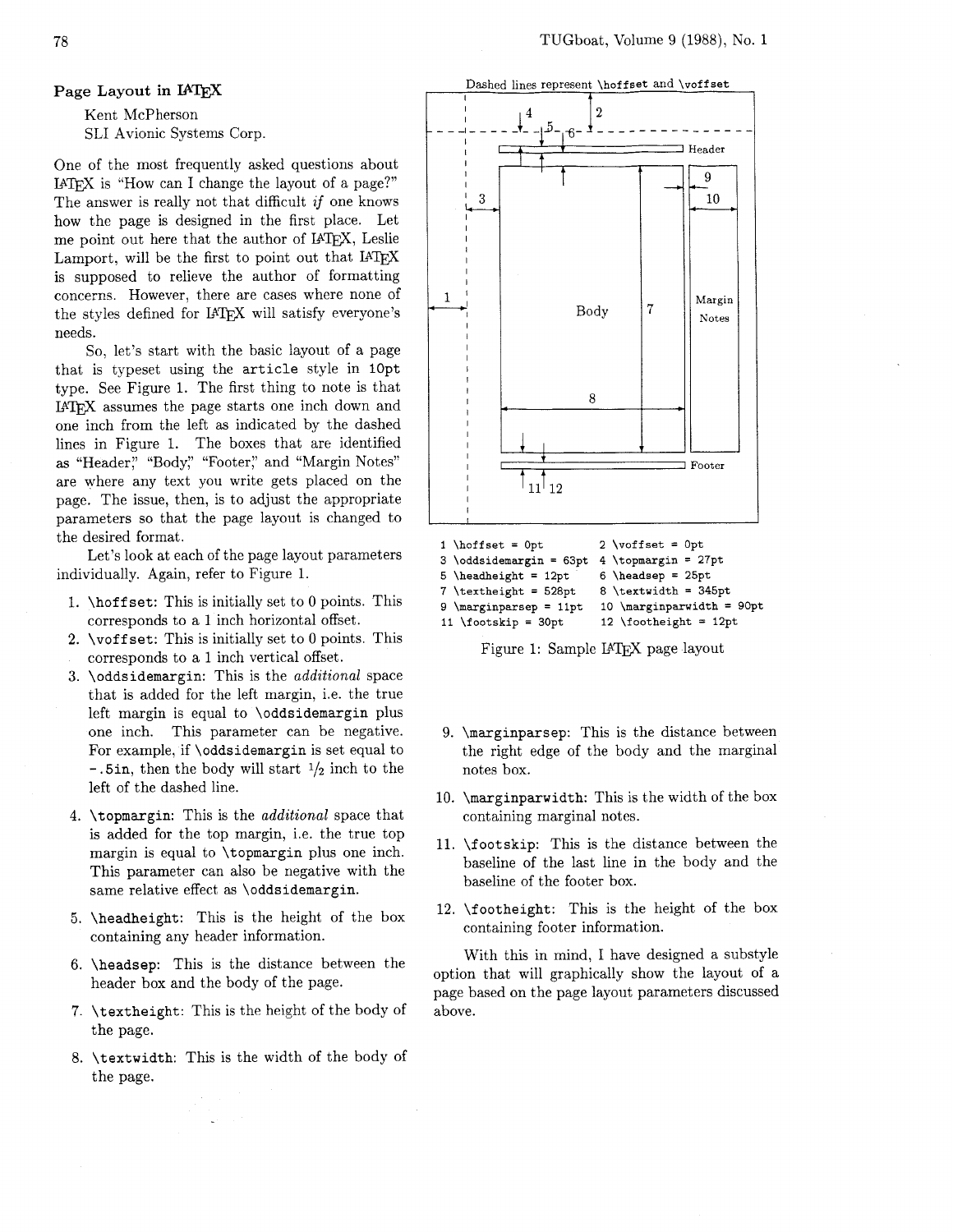



For example, if your test looked like **\documentstyle [layout] {article) \begin<document) \layout \end{document)** 

you would get a page that looks like Figure 2.

Now, lets assume you want to make the body wider so that you can get more text printed per page. The obvious parameter to modify is **\textwidth.** The not-so-obvious parameters would be **\oddsidemargin** and possibly **\marginparwidth.**  Let's say you want to make the body 6 inches wide with a 1 inch margin on both sides. If you set **\textwidth** to 6 inches without changing anything else, you would get what is shown in Figure 3. As you can see from Figure 3, the body has the same left margin and simply extends 6 inches to the right



Figure **3:** Page layout with **\textwidth** increased to 6 inches

causing the margin notes box to be pushed partly off the page.

You can also reset **\oddsidemargin** and decrease the size of the margin notes box. For example (remembering that 1 inch  $\approx$  72pt), with

```
\documentstyle [layout] {article) 
\setlength{\textwidth3{433pt) 
\setlength(\oddsidemargin)(Qpt) 
\setlength{\marginparwidth}{72pt}
\begin{document) 
\layout 
\end(document)
```
you would get a page that looks like Figure 4.

Another useful idea is to see the layout of existing IATEX document styles. For example, the layout of the **book** style is shown in Figure *5.* 

In summary, when you want to change the layout of a page in IATFX, remember the following: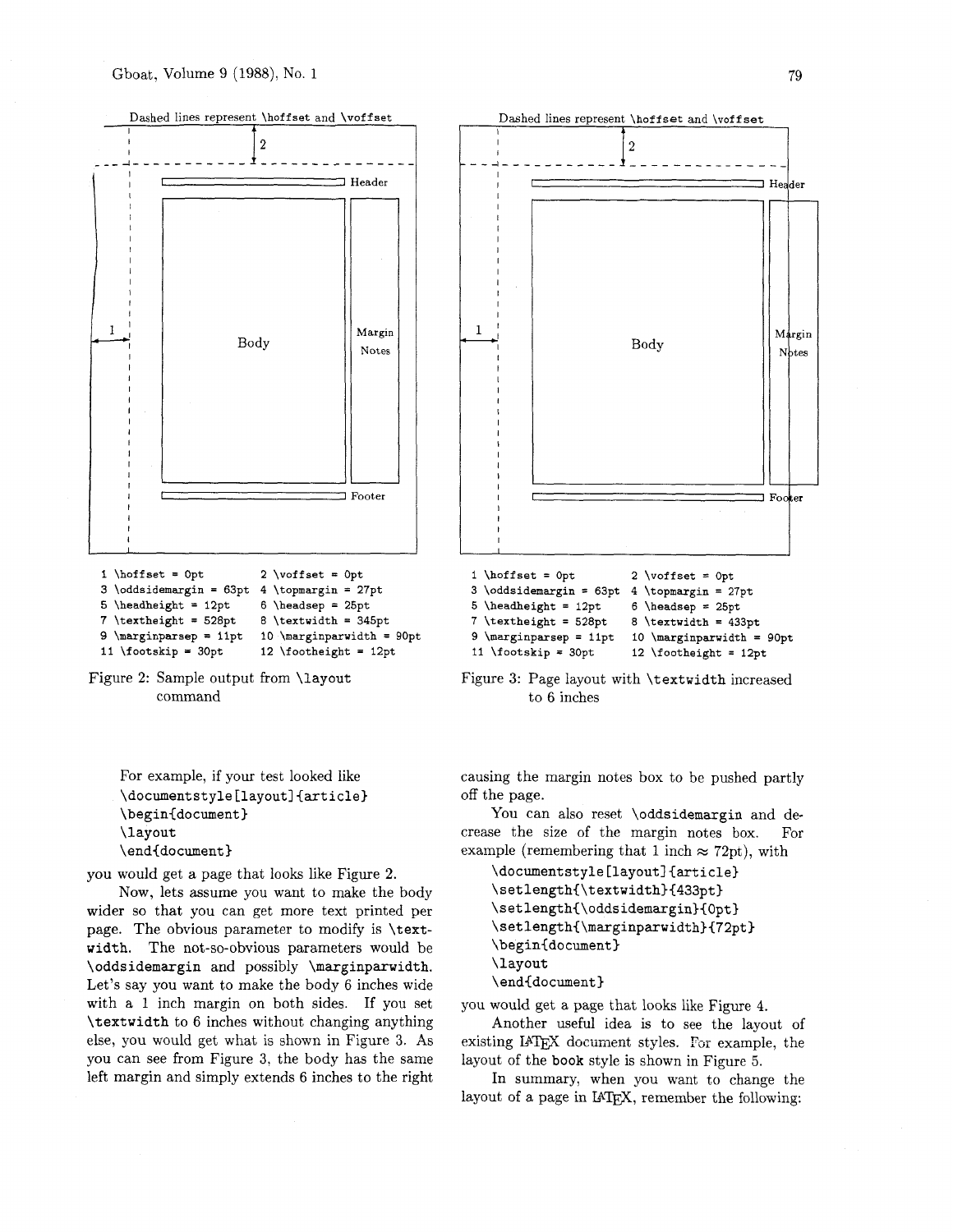

```
9 \marginparsep = 11pt 10 \marginparwidth = 72pt
11 \footskip = 30pt 12 \footheight = 12pt
```
Figure 4: Properly adjusted page layout

- First, do you really need to change the layout? After all, if it is simply a matter of trying to make something look "prettier," I would say don't do it.
- Secondly, if it is necessary to change the page layout, remember to place all \setlength commands *prior* to the *\begin{document}* command.
- Thirdly, don't forget to adjust the not-soobvious parameters.
- Lastly, when in doubt, use the \layout command to display the layout of a page as shown in the examples.

The following file must be placed in the TEX\$INPUTS directory.



| 3 \oddsidemargin = 74pt           | 4 \topmargin = $54pt$       |
|-----------------------------------|-----------------------------|
| 5 \headheight = $12pt$            | $6$ \headsep = 18pt         |
| 7 \textheight = 504pt             | 8 \textwidth = $325pt$      |
| $9 \ \mathtt{marginparsep} = 7pt$ | 10 \marginparwidth = $54pt$ |
| 11 \footskip = $25pt$             | 12 \footheight = $12pt$     |
|                                   |                             |

Figure 5: Page layout of 10-point book style.

## **LAYOUT.STY**

```
% 
% This file should be called LAYOUT.STY 
% and should be placed in the TEX-INPUTS 
% directory. 
% 
% Define \bs if it is undefined, redefine 
% it if it is already defined. 
% 
\@ifundefined{bs}{\newcommand\bs{\char '134 }}%
  {\renewcommand\bs{\char ' 134 33
\qquadifundefined{1b}{\newcommand\1b{\char '173 }}%
  {\rm vcommand\thinspace\} /173 }}
\Qifundefined{rb)(\newcommand\rb{\char '175 33% 
  {\rm even}command\rb{\char'175 }\newcount\hof set 
\newcount\vof set 
\newcount\hofref
\newcount\vofref
```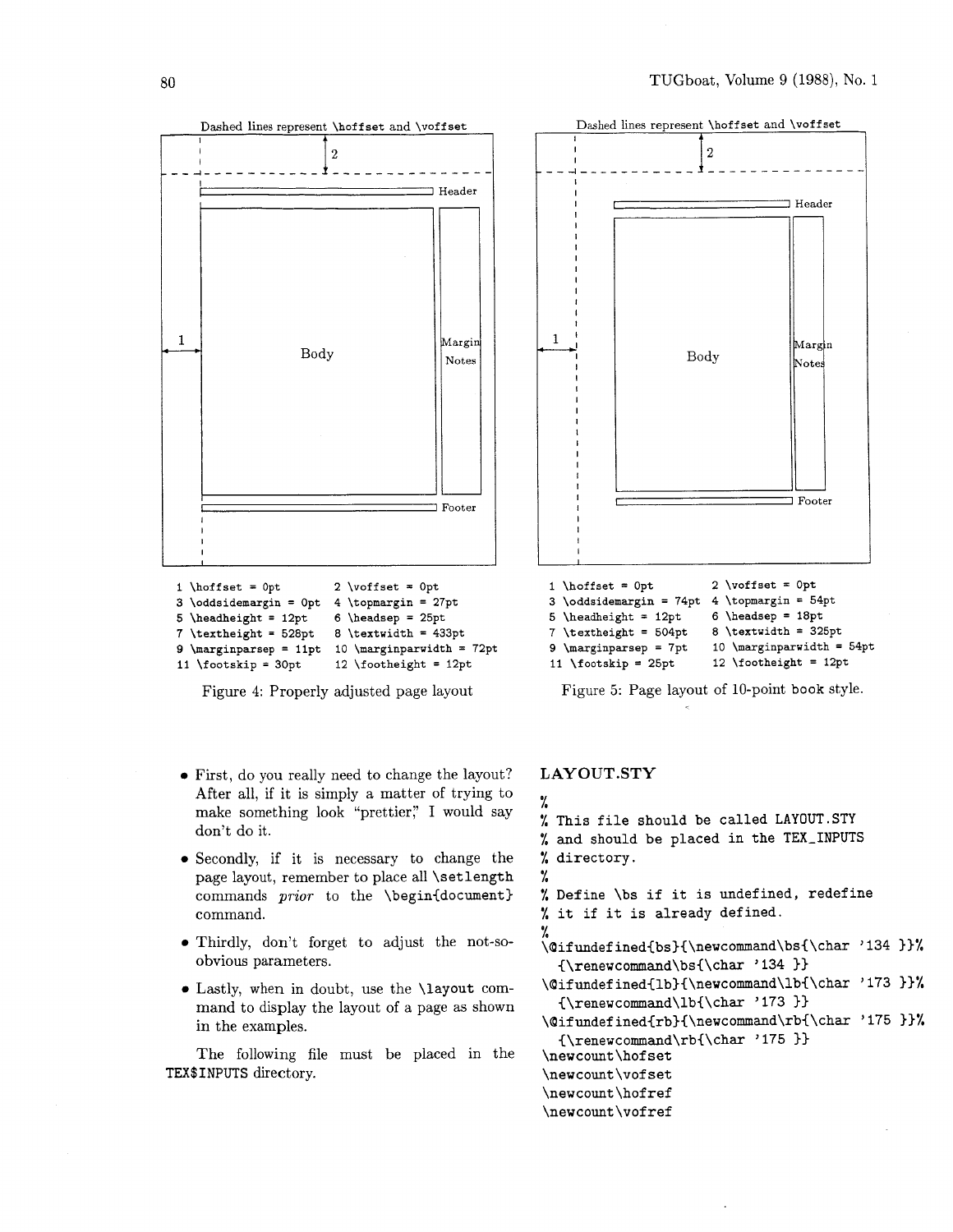\newcount\omargin \newcount\omarginref \newcount\emargin \newcount\emarginref \newcount\marginref \newcount\tmargin \newcount\hheight \newcount\hsep \newcount\theight \newcount\twidth \newcount\mparsep \newcount\mparwidth \newcount\fskip \newcount\fheight \newcount\headref \newcount\bodyref \newcount\footref \newcount\margnoteref \newcount\oneinch \newcount\eighthalfinch \newcount\teninch \newcount\eleveninch χ % Constants ٧. \oneinch=72 \eighthalfinch=615 \teninch=723 \eleveninch=795 % Define the calculations macro У. \def\layout{ % % Convert dimensions to scalar values % for use in the picture environment \hofset=\hoffset \divide\hofset by 65536 \hofref=\hofset \advance\hofset by \oneinch \vofset=\voffset \divide\vofset by 65536 \vofref=\vofset \vofset=\teninch \advance\vofset by -\vofref  $\frac{e_f}{f_a}$ \tmargin=\topmargin \divide\tmargin by 65536  $\frac{6}{2}$ \hheight=\headheight \divide\hheight by 65536 \headref=\teninch \advance\headref by -\vofref

\advance\headref by -\hheight  $\frac{M}{2}$ \hsep=\headsep \divide\hsep by 65536 L \theight=\textheight \divide\theight by 65536 \bodyref=\headref \advance\bodyref by -\hsep \advance\bodyref by -\theight Y. \fskip=\footskip \divide\fskip by 65536 % \fheight=\footheight \divide\fheight by 65536 \footref=\bodyref \advance\footref by -\fskip  $\frac{1}{6}$ \omargin=\oddsidemargin \divide\omargin by 65536 %\omarginref=\omargin \advance\omarginref by \oneinch %\advance\omarginref by \hofref % \emargin=\evensidemargin \divide\emargin by 65536 %\emarginref=\emargin \advance\emarginref by \oneinch %\advance\emarginref by \hofset  $\gamma$ \twidth=\textwidth \divide\twidth by 65536 ٧. \mparsep=\marginparsep \divide\mparsep by 65536 Y. \mparwidth=\marginparwidth \divide\mparwidth by 65536  $\gamma_{\rm e}$ \if@twoside \ifodd\count\z@ У. % Twosided, odd page % \typeout{Two-sided document style, odd page.} \margnoteref=\oneinch \advance\margnoteref by \hofref \advance\margnoteref by \omargin

\advance\headref by -\tmargin